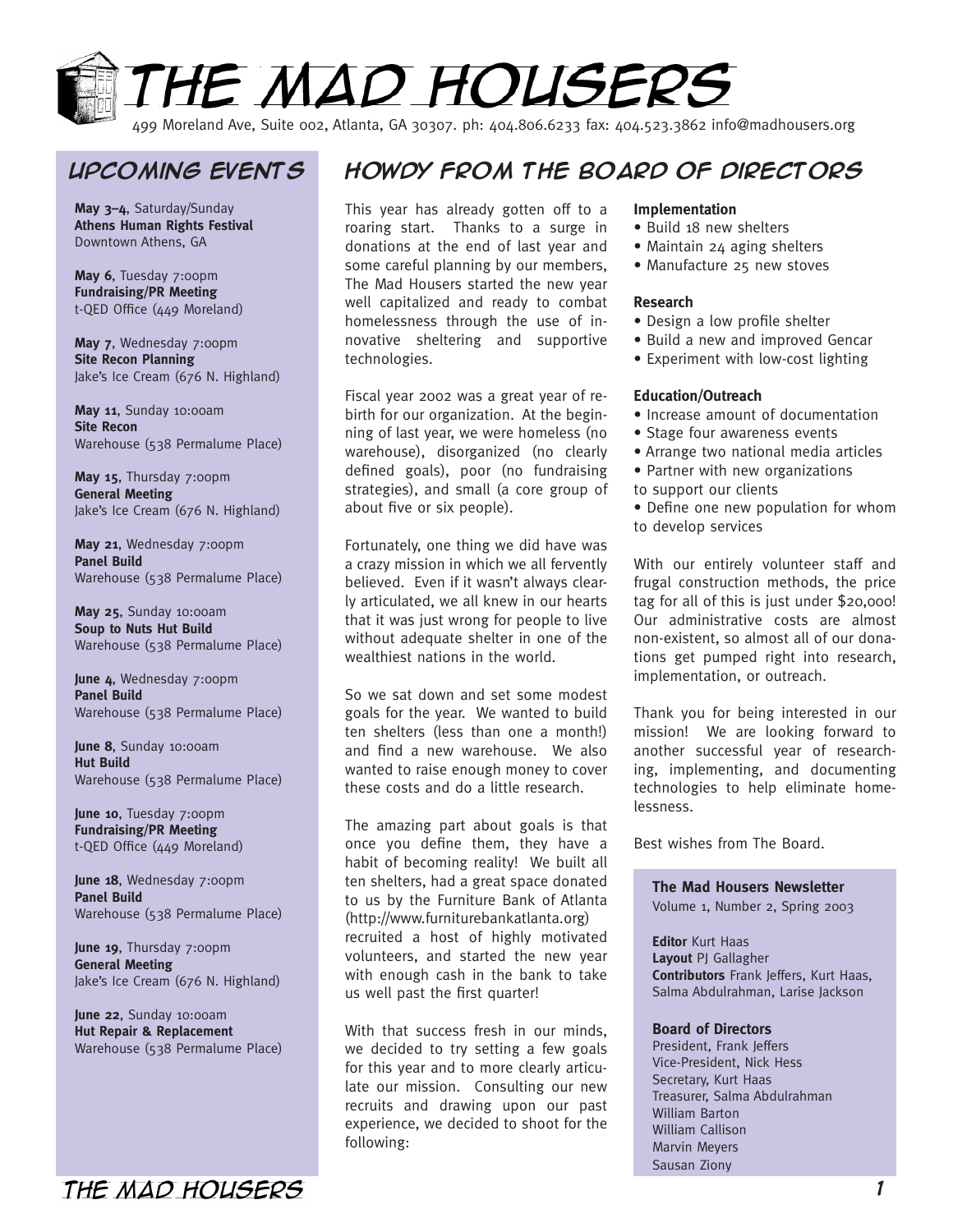### **Hutter Profile: Joe A.**

My name is Joe. I am an 'Ordinary Joe', not a 'Joe Millionaire'. This is my story, which is far from ordinary.

A number of years ago I traveled from my native country to study Chemical Engineering at the University of Michigan. While I was studying for my degree a military coup occurred back home and my grant from the government was lost. I was forced to quit my studies due to financial hardship. My dreams were put on hold, but not lost.

Some time later I moved to Atlanta and was happily living in a long-term relationship. Unfortunately, the relationship ended abruptly and I found myself homeless and living on the streets of Atlanta without a single thought of where to go and how to get started again.

Life was hard, but I knew that things would get better. A person spotted me living amidst a thicket of trees and befriended me. He told me that he lived in huts provided by an organization called Mad Housers and invited me to come and stay in one of the huts.

Life definitely got better. I now had a permanent shelter from the elements and a secure base from which I could venture out to find work each day, confident that my belongings would be safe while I was gone.

I live in the camp with approximately nine other men and one woman. I outfitted my hut with a twin-sized bed and a few crates for storage.

Life in the camp can be quite a chore. I must think of ways of surviving with the bare essentials that most people normally take for granted, including water, electricity, cooking, and heating.

For example, I must start to prepare for the winter months by September by making charcoal to burn in the small stove the Mad Housers provide each year. In order to make the charcoal, I must have a supply of wood, an axe and a saw. Finding the constant supply of wood for heating and cooking can prove to be the most difficult task, although a generous tree man delivers wood to the camp sometimes. The job of making the charcoal is not an easy job, but a necessary one in order to remain warm, especially when the temperatures fall below freezing.

During the summer months, I plant a vegetable garden in the land adjoining it and share the produce with my fellow dwellers in the camp. Growing fresh vegetables is something I enjoy with a passion, although during the hot summer supplying water to the garden becomes even more difficult than staying warm in the winter. I would like to develop a way of collecting and storing the rain water as it runs off the roof

of my home, providing a more self-sufficient water supply and enabling my garden to be more productive.

With time I would like to expand the size of my dwelling; currently, the twin bed takes up about half of the space. I would like to also improve the lighting conditions in my hut, especially during the winter months when there are fewer daylight hours. Currently I use candles and electricity from a car battery. The battery must be charged fully once a week, which can be a major task in itself.

 I am an avid reader and have acquired a considerable collection of hand me down books. My house is my sanctuary; it gives me more peace than most have and a sense of belonging. Each day I count my blessings and thank God for what he has given me. My hut is my home.

I will always reflect on the words of the inscription at the base of the Statue of Liberty written by Emma Lazarus. "Give me your tired, your poor, your huddled masses yearning to breathe free… Send these, the homeless, tempest-tossed to me, I lift my lamp beside the Golden door."

#### *— Larise Jackson.*

Note: Hutter Profiles are written with the complete knowledge and consent of the clients they represent. The completed article is presented to the client for approval before being published.

### **About the mad housers…**

**Our Vision** is a world in which everyone, regardless of background or situation, has adequate shelter that provides safety, stability, and privacy.

**Our Mission** is to research, implement, and document effective housing strategies and technologies.

#### **Our Objectives**

• Research: To accumulate knowledge, techniques, and expertise pertaining to shelter and other basic living needs.

• Implementation: To design, construct, and distribute shelters and supportive infrastructure.

• Documentation: To publish and distribute our accumulated knowledge and experience to empower individuals and

THE MAD HOUSERS

organizations interested in shelter and housing.

Mad Housers Inc. is an all-volunteer organization working to create alternative housing options for homeless and underhoused populations. Our core belief is that it is difficult to achieve self-sufficiency without the basic foundation of a stable and secure living environment.

The Mad Housers started in the 1980's as an informal network of Georgia Tech architecture students. Seeing the improvised shelters erected by Atlanta's homeless, they felt they could design structures that were safer and more secure. An army of hammer-wielding volunteers began building and distributing small emergency

shelters around the city, incorporating as a nonprofit in 1988.

Affectionately referred to as "huts," our sturdy structures measure 6' wide, 8' deep, and 10' tall. Each hut has a gabled roof, a sleeping loft, a locking door, and a wood-burning stove.

Using a panelized construction method, the hut components are easily built and stored at our warehouse and then transported for assembly at a remote site.

The huts are not intended to be permanent housing; they are emergency shelters that offer privacy, security, stability, and protection from the elements.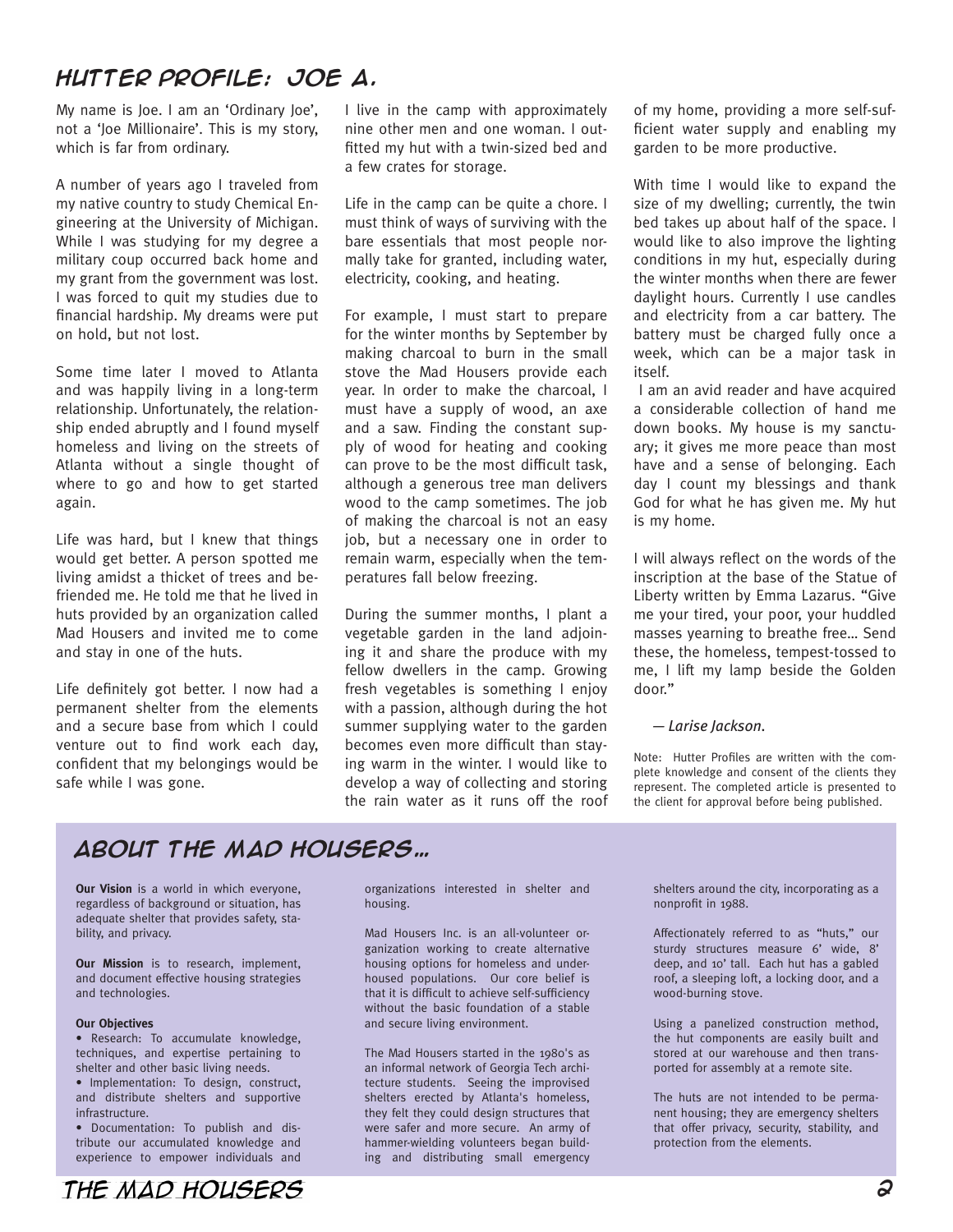### **Technology Review: Charcoal Stoves and Heating**

#### **Why Charcoal?**

The Mad Housers centered stove design efforts around charcoal ten years ago because it was the most readily available fuel to supply emergency heat to our hut sites. Most fossil fuels are too expensive and difficult for our clients to transport, and electricity is either unavailable or too costly for efficient heating.

The use and production of charcoal is easy to document and teach. For a person living outside the mainstream economy and with limited available currency, creating charcoal is an economically viable method for providing heat. If the cost of charcoal is compared to that of fossil fuels, the value of the charcoal a person could produce in one hour easily matches the money earned in a minimum wage job during the same period. This provides an opportunity to generate real economic value in the absence of adequate employment.

#### **Stove/Heating Technologies**

Over the years, the Mad Housers have observed and tried many techniques for cooking and heating, each of which had different drawbacks and efficiencies. A properly made tepee fire will radiate a great deal of heat and burn almost smokeless. Most people will try to build

a campfire in a hole, but this is the wrong strategy. The wood burns more efficiently if you build it around a little hill of dirt so it can more effectively draw in air for combustion.

We've seen the old-timers (some remembered what it was like to be black during the great depression!), build a very efficient drum stove called a "rocket stove." It burned long sticks of wood that are easy to haul and don't need cutting to stove length. These stoves burned with such high combustion efficiency that they were nearly smokeless. The design required very little fuel and threw good radiant heat. In Central America and Mexico this combustion arrangement is now used in masonry stoves that approach the convenience and cleanliness of modern gas ranges while operating on locally available firewood. A search engine will bring up many sites dealing with this kind of stove under the names Rocket Stove, Justa stove, etc.

We've seen two different variations on fire-barrels: one for cooking, which produces some charcoal as a byproduct (Figure 1), and the other optimized completely for charcoal production (Figure 3). If operated properly, both types can be made to operate with little smoke and air pollution.

AIR ENTERS THE BARREL BY CONVECTION, SLNHING CONIXING BURNING GASES FLAME OFF IN THE AIR CREATING LITTLE SMOKE PARTIALLY CHARRED  $WooO \notin B$ URNING GASPS FINISHED CHARCOML

*Figure 1. Charcoal production using a fire barrel that also allows cooking.*



*Figure 2. A Mad Housers heating stove complete with exhaust pipe and radiant head shield to reflect heat back into the hut.*

#### **Fuel Choices**

The most difficult problem was safely heating a space so that a person could get a good night's sleep in a warm place, even on the coldest and rainiest nights. This required a heater that could run reliably for eight or ten hours without attention.

Frank Jeffers, a Mad Housers organizer and chief engineer, reviewed the options listed in engineering handbooks and catalogs and found that fuels other than wood charcoal lacking one way or another. They were either unobtainable by homeless people, too expensive, required expensive equipment to burn, or had safety problems.

Some Fuels Considered: Abandoned tires are available all over Atlanta in vast quantity, but burning them creates dense clouds of black smoke. Newspapers are a disposal nuisance and don't burn well. Vegetable oils available in grocery stores fouled lamp wicks. Other liquid fuels carried the danger of accidents or arson and required quite a bit of money. At least the vegetable oils could be purchased with food stamps.

Putting responsibility for the spread of AIDS on homeless people, social agencies were pressing large quantities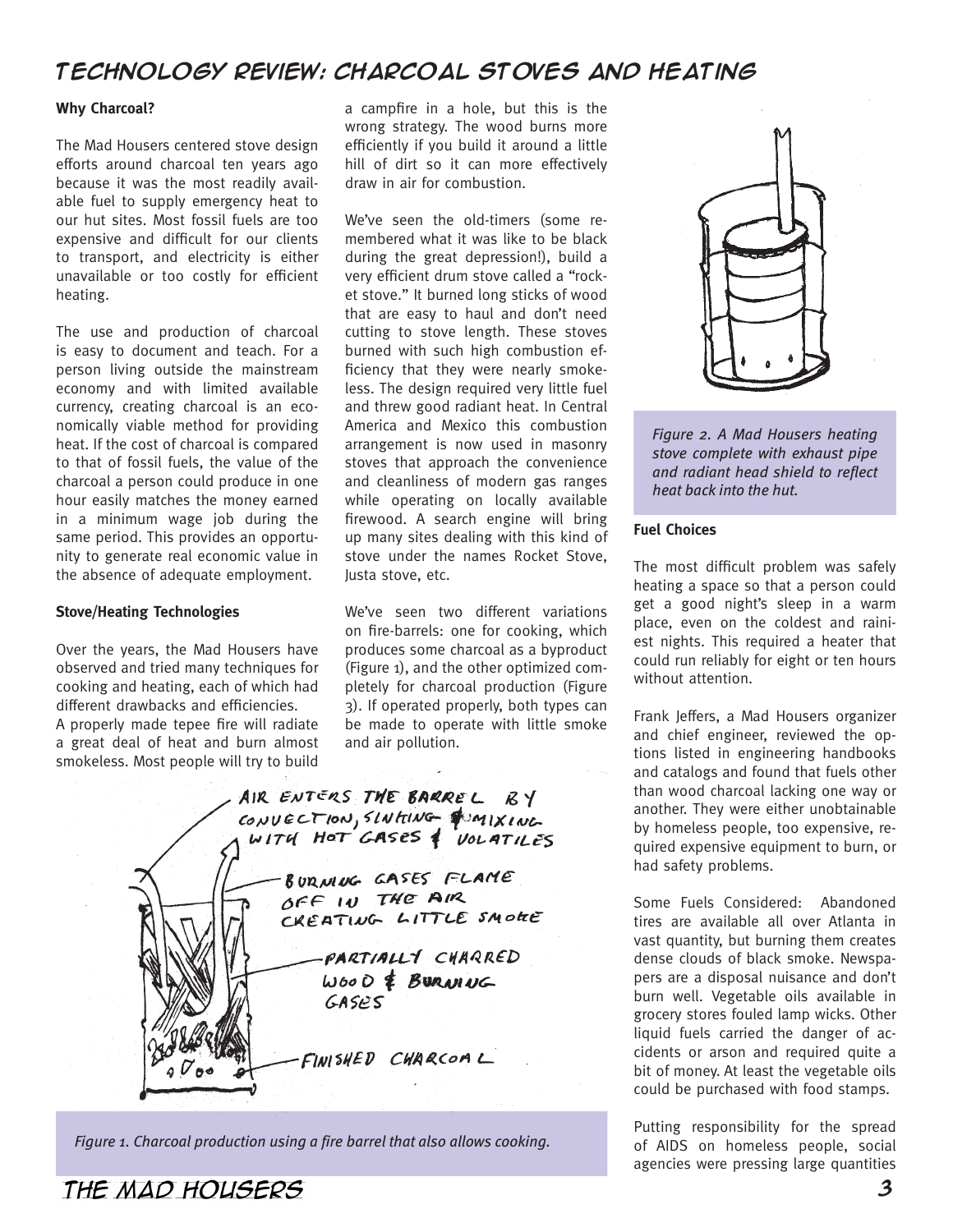of prophylactics on them at every opportunity. Some suggested we devise a stove that burned prophylactics. This seemed like a messy solution at best.

We needed a fuel that homeless people could obtain for themselves even in an urban environment. It needed to be independent of unemployment (an unstable variable for many homeless people) and independent of social agencies ignorant of heating matters and subject to capricious dictates of government. Charcoal could be made from almost any kind of waste wood, landscape waste, pallets, old furniture, tree surgeons waste, and so on, and would be there for anybody regardless of cash flow.

#### **Stove Requirements**

We had to size our heater to burn in a day the amount of fuel a person could be expected to scrounge in a day. Then to heat a space adequately, we had to design a space that could be adequately heated given the output of the stove.

For a shelter to be efficiently heated, air flow through it would have to be limited and controlled or we would primarily be heating the outdoors. Hardly any available heating devices had provision for venting combustion products to the outdoors, meaning the combustion products would have to be breathed by whomever they were warming. Given the mental disability or possible intoxication of many homeless, the chances of suffocating somebody were too high to risk the commercially available and affordable stoves.

Our heating device would have to have a chimney to vent combustion exhaust, something not available on any commercial product costing less than \$1000 dollars. Similarly, to obtain reliable, steady output for eight or ten hours, we'd have to go to automated pellet stoves that required electricity for their operation and would again cost on the order of \$1000. To get relatively smokeless operation, we would have to go to catalytic wood stove, once again costing about \$1000.

### **Constructing the Ideal Stove**





*Figure 3. Charcoal production using the charcoal optimized fire barrel.*

Unable to find anything on the market remotely like what we required, Mad Housers cast about to see what could be built from scratch: a vented stove, burning five pounds of wood coals a night, and costing so little it would be disposable in a high risk environment. A decision was made to try using materials manufactured for other purposes that could be adapted for a stove. Hopefully the job could get done for low cost with simple hand tools and relatively unskilled labor.

After some experimentation, the most like candidate appeared to be the simple steel shop buckets that paint and other materials are shipped in. Several buckets were combined into a simple stove design, which was filled with charcoal and lit. The results were encouraging: it worked well, and using an inexpensive 2-inch diameter electrical conduit proved sufficient to provide draft and exhaust vent for the fire.

Thirty dollars, a Skillsaw, a 3/8 inch electric drill, and we were there!

#### **Refining the Mad Housers Stove**

There have been further developments. The stove has about doubled in size in the last ten years. It now can accept a length of un-split stove wood along with the charcoal for burns up to 24 hours. A radiant shield to recover heat that would be wasted has improved

efficiency. (Figure 2) We have dramatically improved the effectiveness and cleanliness of our charcoal production methods using suggestions from our technical advisor from Africa. The addition of insulation has made huts more heatable – in fact we've had to stop insulating the walls because it was getting TOO hot! The stove has grown in capability and can now successfully heat one of our two story 10 x 10 mountain cabins all night long.

We've recently started considering designs that could efficiently heat a trailer or small house. Unfortunately, this brings us into direct competition with the home heating and oil industry. Hopefully this will not result in any preemptive strikes…

*— Frank Jeffers*



*Volunteers construct a hut in memory of artist Gretchin Cummins Hepful, a volunteer who passed away last year.*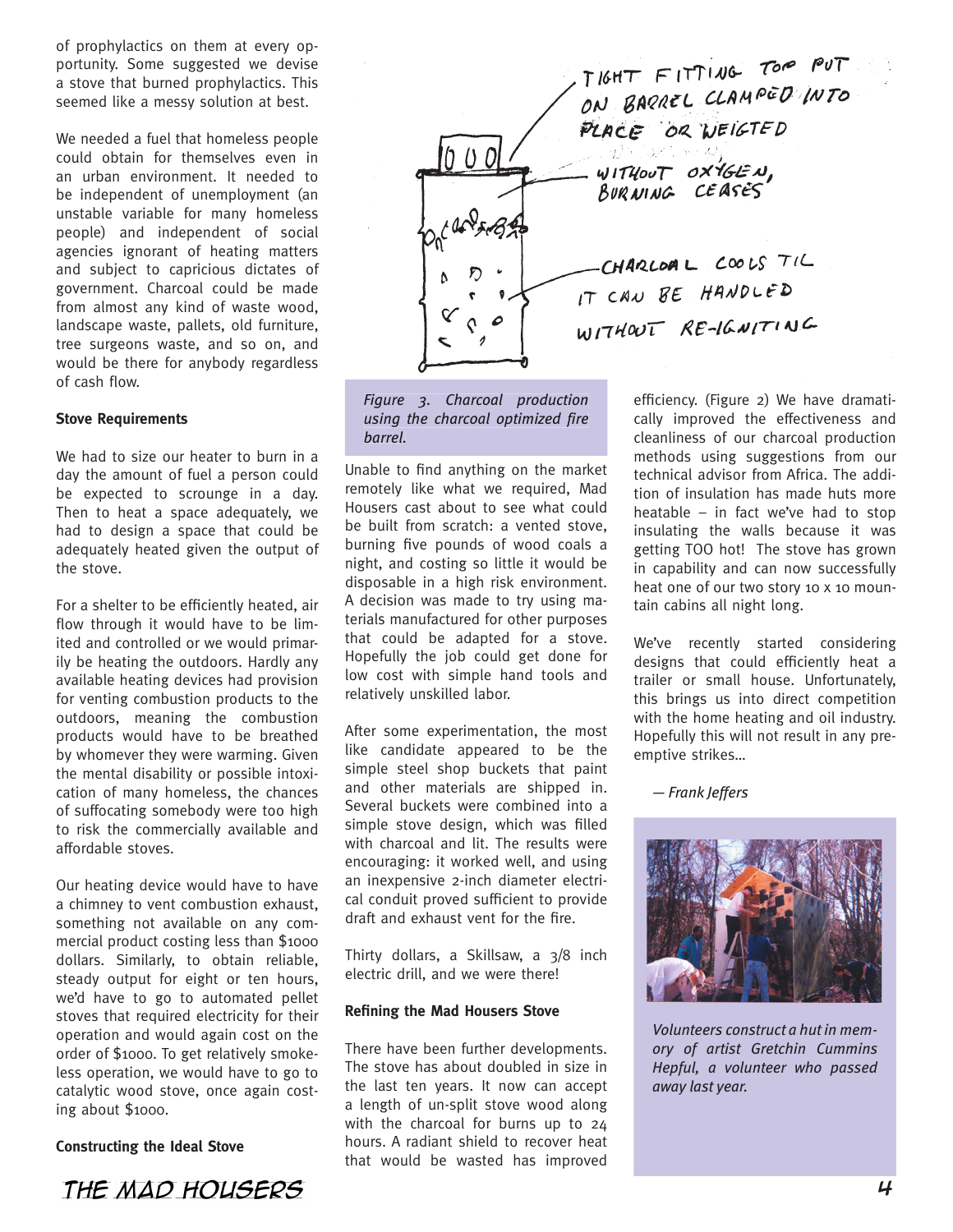### **Volunteer Profile: Salma**

I've been a Mad Houser for about a year and a half now. I moved to Atlanta two years ago from Knoxville, where I was studying Computer Science at the University of Tennessee. When I moved here I really wanted to join a volunteer organization and help out in the community.

Then I saw a small ad about the Mad Housers in Creative Loafing. Nick Hess was trying to gather enough volunteers to get the group up and running again. I thought to myself, "I'll go to the build and try it out, and if they turn out to be a bunch of weirdos, I'll just leave."

But that first build turned out great! The volunteers who showed up were \*SO\* cool—and they were just like me: excited about helping the homeless. It

### **Alive in Little Five!**

The Mad Housers took to the stage Saturday night! On April 5th at 11:00pm, Tim Cordier hosted the Mad Housers on his late night talk show "Alive in Little Five". The event took place at 7 Stages Theatre in the bohemian Little 5 Points neighborhood of Atlanta.

The night started out at a hectic pace. Mad Housers volunteers met at the theatre at 10:30pm to get a head start on assembling the hut. The panels were pre-assembled, painted, and ready to



*7 Stages Theatre, the site of the Mad Housers "Alive in Little Five" event.*

was early November, and we spent a beautiful morning in Nick's front yard, assembling panels. After lunch we loaded up the panels and took them to the hut site where we saw assembled huts for the first time and got to meet some of the clients. By the end of the afternoon we had built a sturdy shelter, and a homeless man now had a roof over his head. It all gave me the most incredible feeling of accomplishment-I knew I had finally found what I was looking for.

The longer I spend with the Mad Housers, the more I find myself being drawn to its cause. On top of volunteering to build huts, I'm also the Treasurer and I sit on the Board of Directors. In addition to working with the Mad Housers, I teach adult basic literacy for the Literacy Volunteers of America.

go after a test build at the warehouse the previous Wednesday. Getting the panels into the theatre was no small feat. At one point a stage door had to be taken off its hinges and removed because the panels were too large to get through. The hut was put together using screws instead of nails to speed up the process and reduce noise. One roof panel was left off to give the audience a clear view of the inside of the hut, including the loft and the stovepipe.

In just 15 minutes, the hard-working volunteers had the bright yellow and purple demo hut completed. Clay and Nick were just fitting the stovepipe through the roof as the first members of the audience trickled in. They stared at the ten and a half foot tall structure curiously, wondering what zany skit it would be used for.

Tim invited Mad Housers volunteers Nick Hess and Salma Abdulrahman onto the stage to talk about the group. Nick described the history of the Mad Housers, the details of hut construction, and the kinds of people The Mad Housers tries to help. When asked if the Mad



Many people think I do all this volunteer work for religious reasons. But my being Muslim really has nothing to do with it. It's just part of my nature—I love helping other people. I firmly believe that one day it will come back to me. When I'm in trouble, someone will give me a helping hand.

*— Salma Abdulrahman*

Housers organization was only "enabling" the homeless the problem, Nick replied "yes, we're totally enabling the problem. If allowing homeless people to continue to live with some dignity and function on their own is a problem, then yes." At one point, Nick even picked up some juggling balls off Tim's desk and juggled and sang his way through an impromptu performance of "Bourgeois Blues" by Lead Belly. Other guests included Cathy Woolard (Atlanta City Council President) and Stevens and Ronnog Seaberg of Seaberg Acrobatic Poetry.

The audience left that night with a new appreciation for the plight of the homeless and a glimpse of what the Mad Housers does to help them. As people streamed down the steps and headed for the exits, many stopped to ask questions and examine the hut, knocking on the walls and exploring the inside. Thanks to the tremendous work of our dedicated volunteers, our hut performance was a huge success.

*— Salma Abdulrahman*